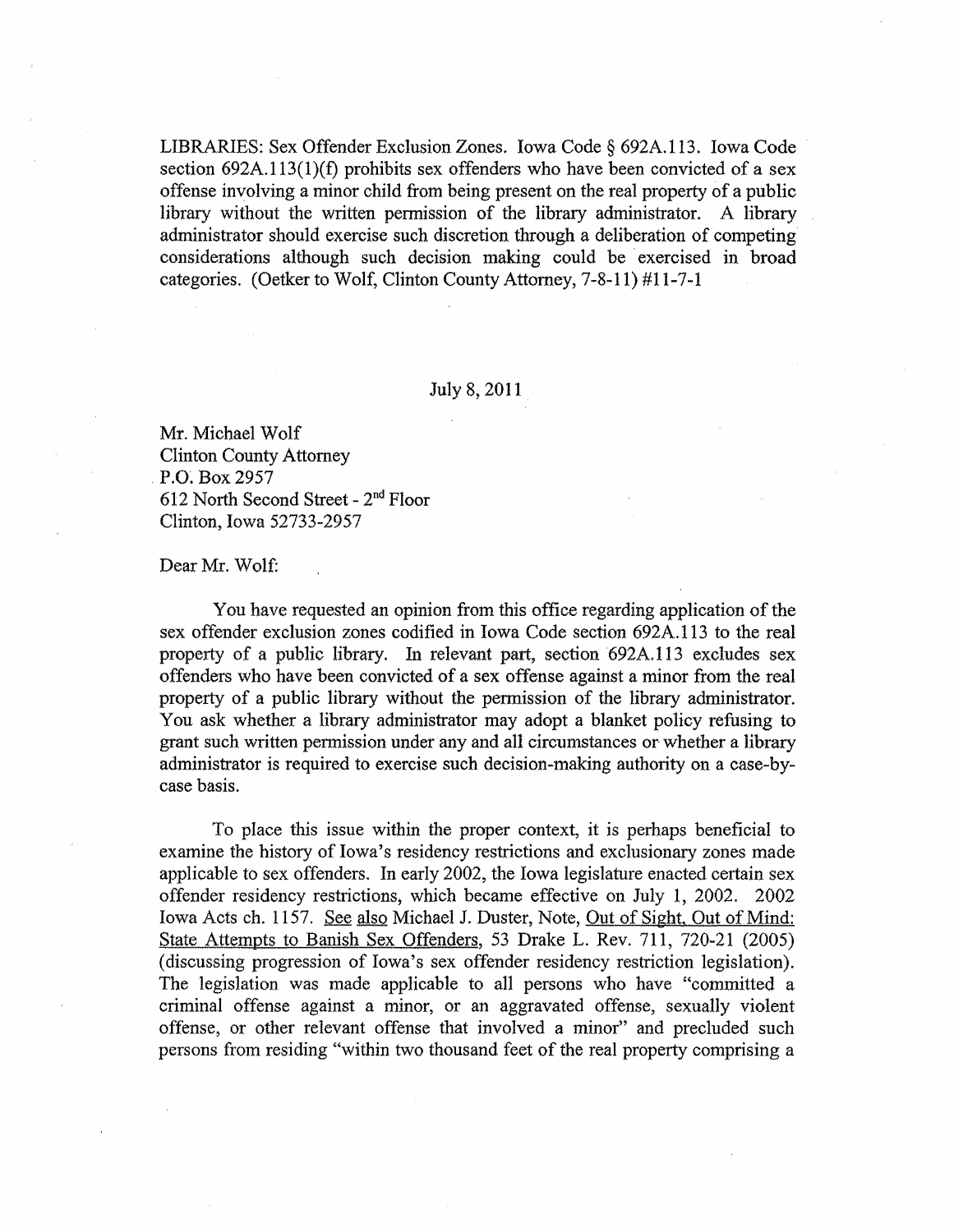public or nonpublic elementary or secondary school or a child care facility." Iowa Code §§ 692A.2A(1) & (2) (2003).

Following the State's adoption of the sex offender residency restrictions, Iowa cities sought to impose their own residency restrictions under their broad home rule powers. See Iowa Const. art. III, § 38A (providing that "[m]unicipal corporations are granted home rule power and authority, not inconsistent with the laws of the General Assembly"); Iowa Code § 364.1 (providing that a "city may, except as expressly limited by the Constitution of the State of Iowa, and if not inconsistent with the laws of the general assembly, exercise any power and perform any function it deems appropriate to protect and preserve the rights, privileges, and property of the city or of its residents, and to preserve and improve the peace, safety, health, welfare, comfort, and convenience of its residents"). As this office observed in respondin'g to the question of whether a city could expand the residency restrictions beyond the real property identified within the state statute, "[i]n light of the high recidivism threat posed by sex offenders and the desire to protect children from this risk, some small towns have enacted residency restrictions" to other locations, including public parks, libraries, and campgrounds. Iowa Att'y Gen. Op. #08-9-2, 2008 WL 6690123, at \*5. This office opined not only that a "city's home rule authority to exercise police power encompasses the imposition of residency restrictions upon convicted sex offenders," but also, that a court would likely reject the contention that the State's residency restriction statute either expressly or implicitly preempted local legislation on the subject. Id. at \* 3, 4. See e.g., Formaro v. Polk County, 773 N.W.2d 834, 844 (Iowa 2009) (noting that cities and counties had begun adopting ordinances further restricting the residency zones for sex offenders).

As local communities began adopting their own ordinances, rules, and regulations expanding the restrictions beyond the real property identified within the state statute, the area of the state in which sex offenders could reside diminished. In Formaro, the Court observed that evidence presented tended to substantiate the offender's claim "that almost ninety percent of the state falls within the exclusion zones . . . ." Id.

"During the 2009 legislative session, the Iowa General Assembly enacted a comprehensive revision of the sex offender ... laws in Chapter 692A." State v. Adams, No. 09-1499, 2010 WL 3894440, at \*1 n.2 (Iowa Ct. App. Oct. 6, 2010) (citing 2009 Iowa Acts ch. 119). The legislature repealed Iowa's prior statutes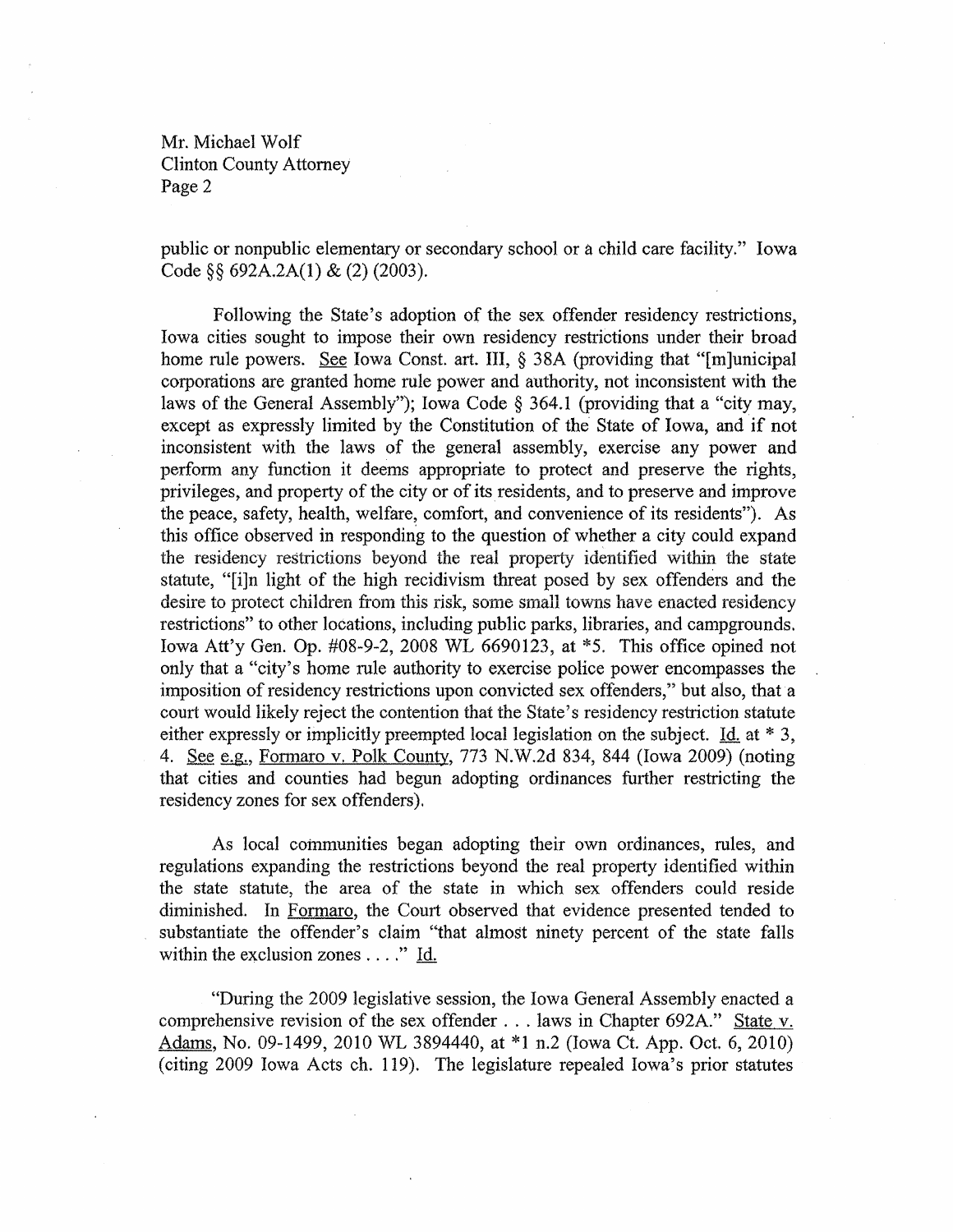governing the registry and residency of sex offenders, see 2009 Iowa Acts ch. 119, § 31, and enacted new registry and residency restrictions. Iowa Code §§ 692A.101 through 692A.130. Additionally, the legislature added sex offender exclusionary zones and prohibitions on certain employment-related activities. ld. at § 692A.113. Finally, the legislature expressly preempted local action on the subject matter through section 692A.127, which provides:

[a] political subdivision of the state shall not adopt any motion, resolution, or ordinance regulating the residency location of a sex offender or any motion, resolution, or ordinance regulating the exclusion of a sex offender from certain real property. A motion, resolution, or ordinance adopted by a political subdivision of the state in violation of this section is void and unenforceable and any enforcement activity conducted in violation of this section is void.

Your question focuses squarely on the statutory exclusionary zones, which provide:

*A sex offender who has been convicted of a sex offense against a minor or a person required to register as a sex offender in another jurisdiction for an offense involving a minor shall not do any of the following:* 

a. Be present upon the real property of a public or nonpublic elementary or secondary school without the written permission of the school administrator or school administrator's designee, unless enrolled as a student at the school.

b. Loiter within three hundred feet of the real property boundary of a public or nonpublic elementary or secondary school, unless enrolled as a student at the school.

c. Be present on or in any vehicle or other conveyance owned, leased, or contracted by a public or nonpublic elementary or secondary school without the written permission of the school administrator or school administrator's designee when the vehicle is in use to transport students to or from a school or school-related activities, unless enrolled as a student at the school or unless the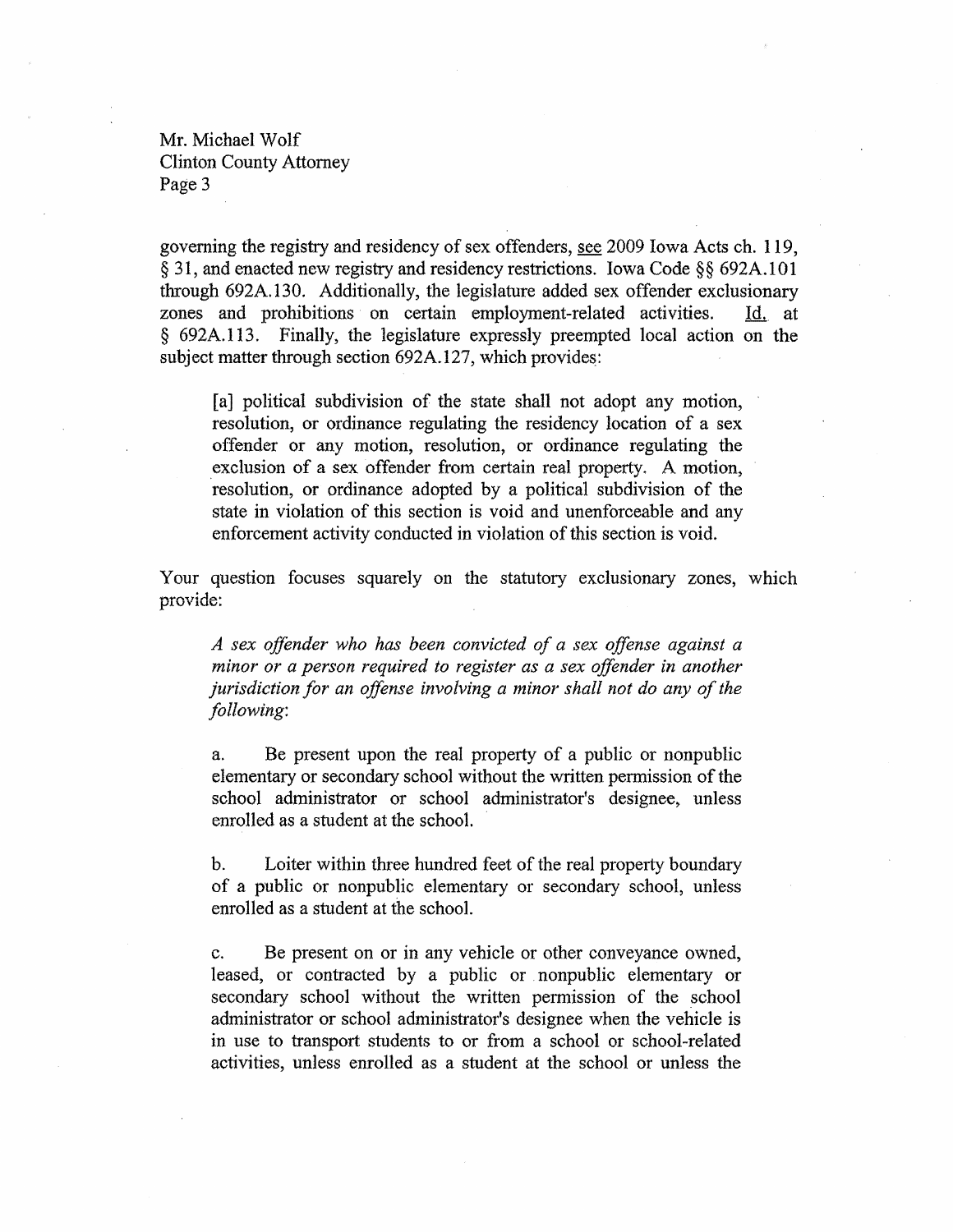> vehicle is simultaneously made available to the public as a fonn of public transportation.

> d. Be present upon the real property of a child care facility without the written permission of the child care facility administrator.

> e. . Loiter within three hundred feet of the real property boundary of a child care facility.

> f *Be present upon the real property of a public libraryl without the written permission of the library administrator. .*

> g. Loiter within three hundred feet of the real property boundary of a public library.

> h. Loiter on or within three hundred feet of the premises of any place intended primarily for the use of minors including but not limited to a playground available to the public, a children's play area available to the public, a recreational or sport-related activity area when in use by a minor, a swimming or wading pool available to the public when in use by a minor, or a beach available to the public when in use by a minor.

Iowa Code § 692A.113(1) (emphasis added). A sex offender who violates these provisions commits an aggravated misdemeanor for the first offense and a class "D" felony for each subsequent offense. Id. at  $\S$  692A.111(1). Additionally, a sex offender convicted of an aggravated offense against a minor, a sex offense against a minor, or a sexually violent offense while in violation of section 692A.113 is guilty of a class "C" felony in addition to any other penalty provided by law. Id.

Section  $692A.113(1)(f)$  prohibits a sex offender convicted of a sex offense against a minor from being present on the real property of a public library unless

<sup>&</sup>lt;sup>1</sup> A "public library" is defined to mean "any library that receives financial support from a city or county pursuant to section 256.69." Iowa Code  $\S 692A.101(22)$  (Supp. 2009).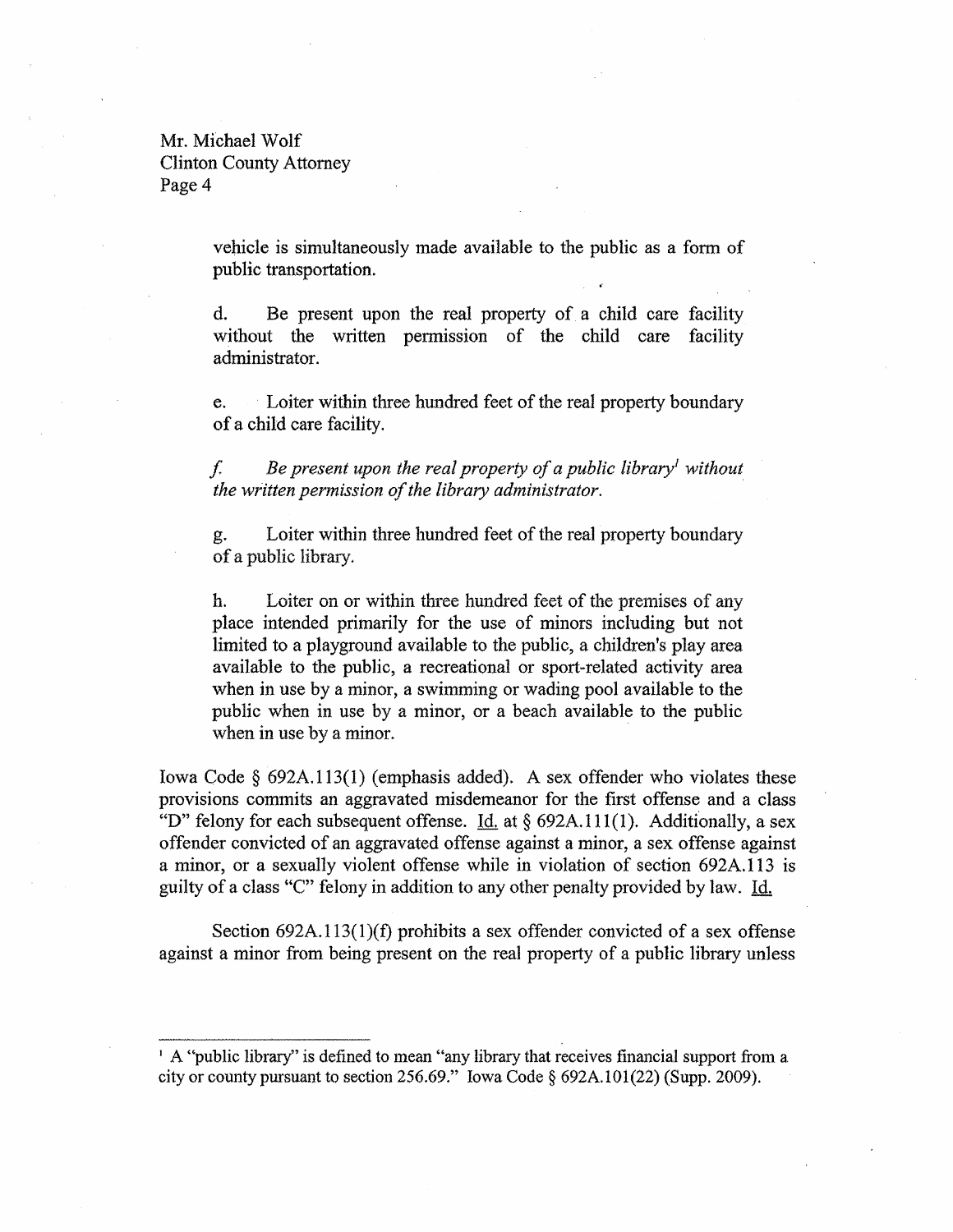the library administrator provides written permission.<sup>2</sup> The legislature clearly delegated the disctetion to the library administrator to make admission determinations but failed to specify when a library administrator may affirmatively adopt a blanket policy that applicable sex offenders will never be admitted or whether a library administrator is obligated to exercise such discretion on a caseby-case basis.

In 1976 Iowa Op. Att'y Gen. 767, this office examined a statute that vested county sheriffs with the discretion to issue a permit to carry a concealed weapon. In discussing what constitutes a valid exercise of that discretion, this office noted:

"Discretion may be defined, when applied to public functionaries, as *the power or right conferred upon them by law of acting officially under certain circumstances,* according to the dictates of their own judgment and conscience, and not controlled by judgment or conscience of others."

This concept of judgment or discretion implies an "acting" or decision making process between competing consideration. It also connotes a process that is reasonable and unarbitrary, and is not exercised merely by denying or granting the request of a party.

Id. at 768 (emphasis in original). In further analyzing whether the exercise of discretion requires an "act" or decision-making process, this office further stated:

If for example, a sheriff would categorically refuse or deny the issuance of any pennits whatsoever, the discretionary or decisionmaking power vested in him by the legislature would be rendered a nullity and the responsibility conferred under the language of the statute to render a judgment would be abrogated. This a sheriff cannot do. The legislature has not said that *no* person may carry a

Sections 692A.113(2)(b) and (c) do allow applicable sex offenders to be present on the real property of a library "during the period of time reasonably necessary to transport the offender's own minor child or ward" to and from a public library and "for the period of time reasonably necessary to exercise the right to vote in a public election if the polling location of the offender is located" in a public library.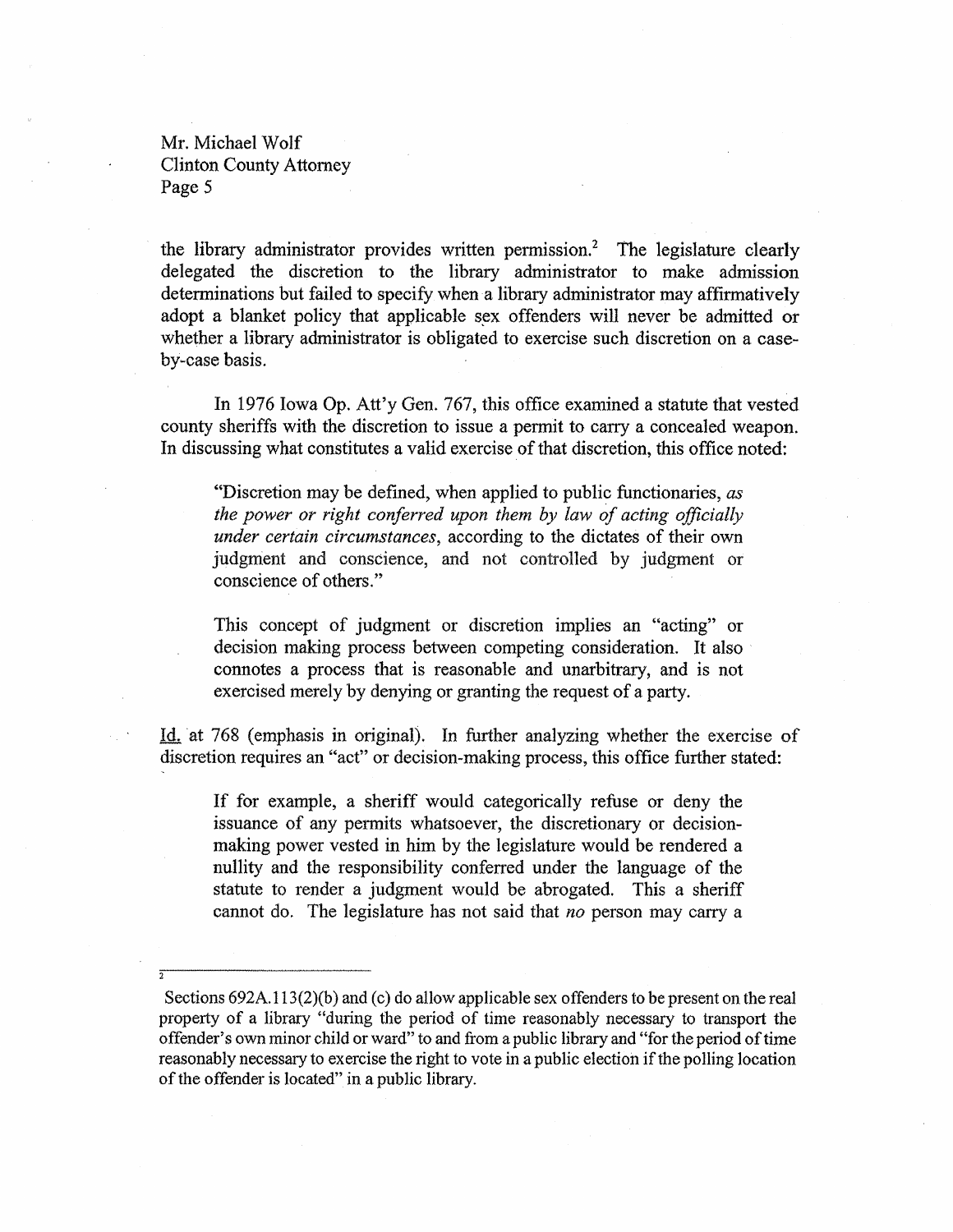> concealed weapon, but rather citizens may be so armed if the sheriff in his judgment finds it to be warranted....

> We believe that the discretionary or judgment exercise of a sheriff cannot be accomplished by any hard and fast rule and that judgment on the circumstances must be exercised on each and every application.

Id. (emphasis in original) (internal citations omitted). See Iowa Op. Att'y Gen. #01-10-1 (2001 WL 1651437) (reaffinning. principle that when the legislature vests discretion in a governmental actor, the governmental actor may not categorically refuse to exercise the decision-making authority as to do so would render the legislative delegation a nullity).

This principle finds further support from Iowa adjudicatory law. In IBP, Inc. v. Al~Gharib, 604 N.W.2d 621, 630 (Iowa 2000), for example, the Iowa Supreme Court reviewed the exercise of discretion in the context of admission of evidence during a workers compensation contested case hearing. Id. As relevant to this issue, the agency possessed a blanket policy excluding all psychologists' testimony in contested case hearings on the issue of causation between a work injury and a mental condition on the basis that psychologists are not physicians under Iowa law. Id. In reversing, the Court found that while the agency possessed the discretion to admit or not admit specific testimony, the agency's blanket exclusion of all such evidence did not constitute proper exercise of such discretion. Id. at 631. The Al-Gharib Court, like the prior opinion of this office discussed above, concluded that discretion requires a decision-making process between competing considerations. The creation of a blanket policy does not encompass the weighing of considerations under the circumstances presented to constitute the valid exercise of discretion. .

Finally, it is worth noting that the Iowa legislature differentiated between sex offender exclusions over which a library administrator possesses discretion and those over which a library administrator possesses no discretion. While section  $692A.113(1)(f)$  states that a library administrator may provide written approval for a relevant sex offender to be present on the real property of a library, section  $692A.113(1)(g)$  omits any such approval language that would allow a sex offender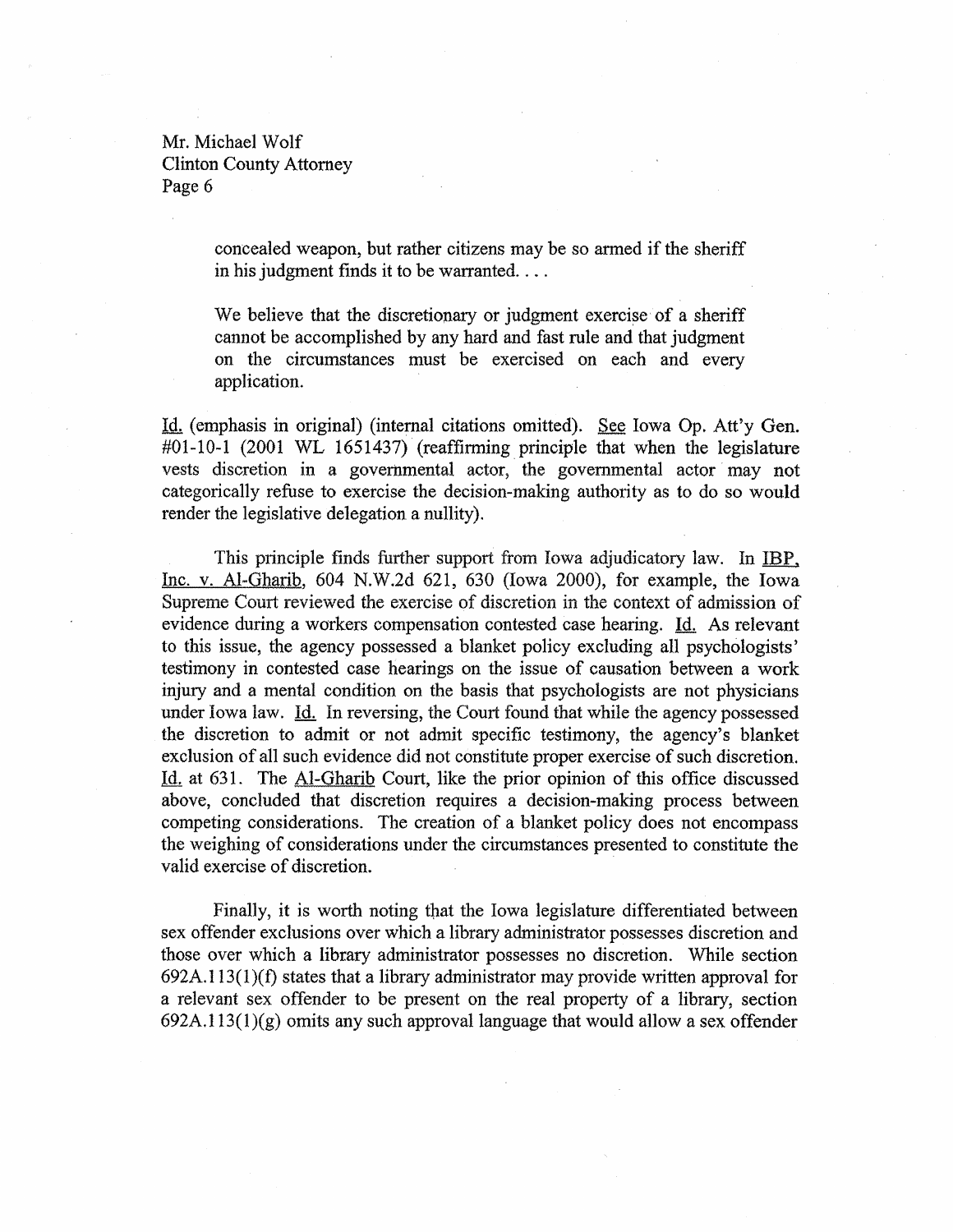to "[I]oiter<sup>3</sup> within three hundred feet of the real property boundary of a public library." See Greenwood Manor v. Iowa Dep't of Public Health, 641 N.W.2d 823, 835 (Iowa 2002) (holding the legislature's use of different language in separate sections reflects a deliberate differentiating between the two situations).

In light of the aforementioned reasoning, we believe that because the legislature vested library administrators with the authority to provide a sex offender written permission to enter on the real property of a public library, library administrators must exercise such decision-making power. Furthermore, we do not believe that a library administrator's blanket exclusion of all such sex. offenders in all circumstances constitutes a valid exercise of this decision-making power. Rather, we believe a library administrator should exercise such discretion through deliberation of the competing considerations. See e.g., Kreimer v. Bureau of Police for Town of Morristown, 958 F.2d 1242, 1255  $(3<sup>rd</sup>$  Cir. 1992) (recognizing that First Amendment jurisprudence "includes the right to *some level of access* to a public library, the quintessential locus of the receipt of information") (emphasis added).

We do not wish to imply, however, that a library administrator could not exercise such discretion in broad categories. See  $e.g.,$  Lenning v. Iowa Dep't of Trans.; 368 N.W.2d 98, 102 (Iowa 1985) (holding that delegated decision-making discretion does not necessarily require an agency to exercise independent discretion in each individual case where such discretion could be exercised in other manners, such as through rule making). For example, a library administrator may wish to broadly consider and treat admission requests to attend a governmental body's public meeting under Iowa Code chapter 21 differently than admission requests that lack any identifiable purpose or that seek unfettered access to the internet through a public library's computer terminals. Furthermore, even in those situations in which permission to enter is granted, a library administrator could impose reasonable conditions on the individual's presence (e.g., to only certain areas of the public library, to only certain times during, the day), the violation of which could give rise to permission revocation. See e.g., Neinast v. Board of

For purposes of Chapter 692A, "loiter" is defined to mean "remaining in a place or circulating around a place under circumstances that would warrant a reasonable person to believe that the purpose or effect of the behavior is to enable a sex offender to become familiar with a location where a potential victim may be found, or to satisfy an unlawful sexual desire, or to locate, lure, or harass a potential victim."